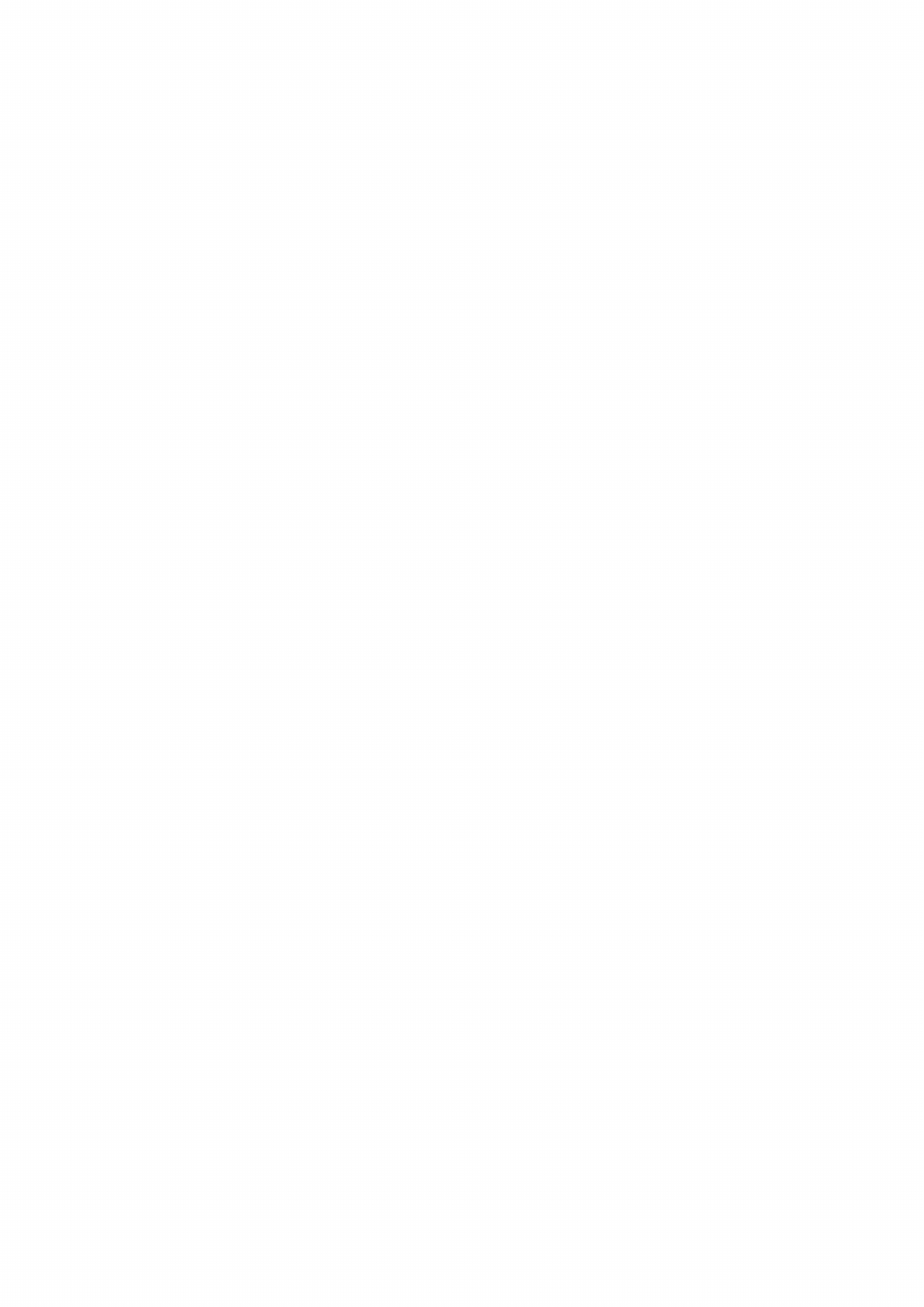## Annual Report for the year ended 3l December Z0l9

### Aim and purposes

The PCC of the parish has the responsibility of co-operating with the incumbent, the Rev'd Dr David Munchin, in<br>promoting in the ecclesiastical parish the whole mission of the Church, including its pastoral, evangelistic, ecumenical vision. It also has the maintenance responsibilities for St Mary the Virgin, Welwyn, St Michael and All Angels, Woolmer Green, St Michael's House and Church House.

## Objectives and Activities

The PCC is committed to enabling as many people as possible to worship in our two churches and to become part of our parish community. The PCC maintains an overview of worship throughout the parish and makes suggestions on services can involve the many groups that live within our parish. Our services and worship put faith into practice through prayer, scripture, music and sacrament.

When planning our activities for the year, the incumbent and the PCC considered the Commission's guidance on public benefit and, in particular, the specific guidance for charities on the advancement of religion. Primarily, we try to enable ordinary people to live out their faith as part of our parish community through:

- Worship and prayer; learning about the Gospel; and developing their knowledge and trust in Jesus. Provision of pastoral care for people living in the parish.
- 

To facilitate this work, it is important that we maintain the fabric of our two churches, St Michael's House and Church House.

In setting their objectives and detennining their activities, the trustees have given careful consideration to the Charity Commission's general guidance on public benefit.

## Response to the Global Pandemic

The trustees believe the Covid-19 virus has affected the charity in the following ways:

- 
- Religious services these ceased in a physical sense on the  $23^{rd}$  of March but continue via the internet.<br>Donations the collections and donations have been affected. Some people who gave during services are now givin
- 
- Office staff these have been furloughed, with the balance of payroll costs being met by St Mary's.<br>Expenses with the church and, especially, New Church House closed, there is a reduction in running costs.
- Utility costs have fallen, as very little use has been made of utilities, and maintenance costs are negligible.<br>Going Concern the Trustees believe that the charity is a going concern for at least the next twelve months.<br> version<br>21 Decem This belief is grounded in the receipt of a generous legacy of £34,000 and a one-off gift of £15,000, both received after 31 December 2019. Additionally, the view is supported by the reduced cost base, no fall-off in stan

### Plans for the future

When the PCC is permitted, and after careful consideration and planning, the churches will re-open and the religious services, together with all our other activities will resume. The main focus of the Mission Action Plan,

### Achievements and Performance

Worship and Prayer<br>All are welcome to attend our regular services. At present, there are 300 parishioners on the Church Electoral Roll. Average Sunday attendance at St Mary's was 152 adults and 10 children, and at St Michael's 26 adults and 4 children, but numbers increased greatly at festivals such as Easter and Christmas.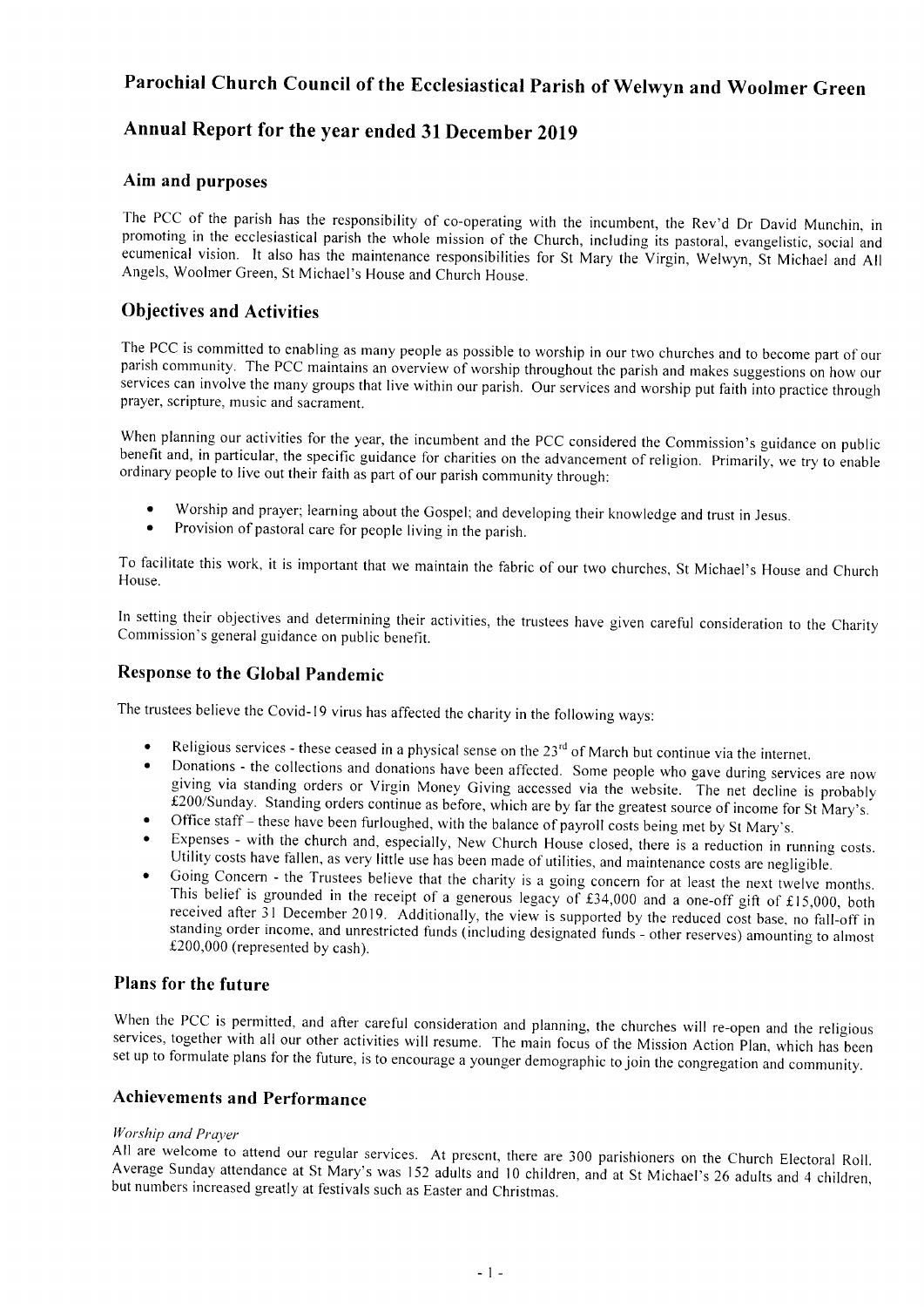## Annual Report for the year ended 31 December 2019 (continued)

## Achievements and Performance (continued)

#### Worship and Prayer (continued)

The PCC is keen to offer a range of services during the week that our community finds both beneficial and spiritually fulfilling. Quiet spoken Eucharist services are held on weekdays and on Sunday momings. Sung Eucharist services are held every Sunday morning and on major festivals. Evensong services are held in St Mary's on the second, fourth and fifth Sundays of each month, with this generally being choral on the second Sunday. Services especially aimed at families and young children are held on a regular basis, usually in the more inforrnal setting of Church House, such as the monthly 40-minute pram service. Monthly services are held at various care homes and day centres for the elderly throughout the parish.

Special preparation classes are run for those who wish to get married in the churches and for those wishing to have their children baptised. Baptisms take place during normal Sunday morning services, enabling families to be welcomed by the church community. This is usually on the third Sunday of the month.

We have a notable choral tradition, which enhances worship.

#### Pustoral Care

There is a trained team within the congregation to provide Baptism preparation and a tearn to welcome newcomers and visitors. Pastoral care is largely provided by the clergy, and informally by merrbers of the congregation on an ad hoc basis.

A Memorial service is held annually in November at St Mary's for those who have been bereaved during past years. This is followed by refreshments and a time for fellowship and support.

#### Mission and Outreach

The PCC has a policy of facilitating donations to charities, both in this country and overseas, equivalent to at least 15% of St Mary's annual voluntary giving. This is generally exceeded, thanks to the efforts and generosity of the congregation.

Each year the parish produces l0 issues of the Welwyn Magazine, which contains both church and local information. It is sold widely throughout the parish. The parish also maintains a website at www.welwyn.org.uk.

The Welwyn Community Cafe, set up in November 2009 in conjunction with the Welwyn Parish Action PIan Group and in line with the Welwyn Parish Plan, has continued to be successful. The café runs most Tuesday mornings from 9:30 am until noon in Church House. Church House also provides a venue for other community groups, such as a twice weekly sewing and knitting group, a bridge club and a monthly community lunch.

There are many opportunities for Bible Study and other forms of Christian education; the website and the weekly pew bulletin give extensive details of these.

We also take a key role as participant and venue in Welwyn Week. In addition, the parish runs a walking group, two book groups, a theatre group, Ladies' Luncheons and Men's Breakfasts events, which are open to church and non-church members. Each year the church produces a pantomime. Further details of activities and up to date information can be found on our marvellous website.

## Financial Review

There was a surplus on Unrestricted Funds of £13,833 (2018: a deficit of £4,609) for the year. This situation resulted from a generous donation of £15,000, plus Gift Aid, on top of the donor's regular giving. In addition, a legacy of almost  $£28,000$  from Barbara Davies greatly improved the position. Also, there was a transfer from Restricted Funds of £13,691, arising from the completion of the Organ upgrade for £12,941 and the installation of boiler controls for £750.

Restricted funds grew by £10,968 (2018: £3,033) before the transfer just mentioned, with just over £10,000 raised for the Organ upgrade alone and more than £750 for the Restoration Fund, which now stands at £52.312.

St Michael's House was revalued at £625,000, with the reduction of £50,000 being reflected in the accounts.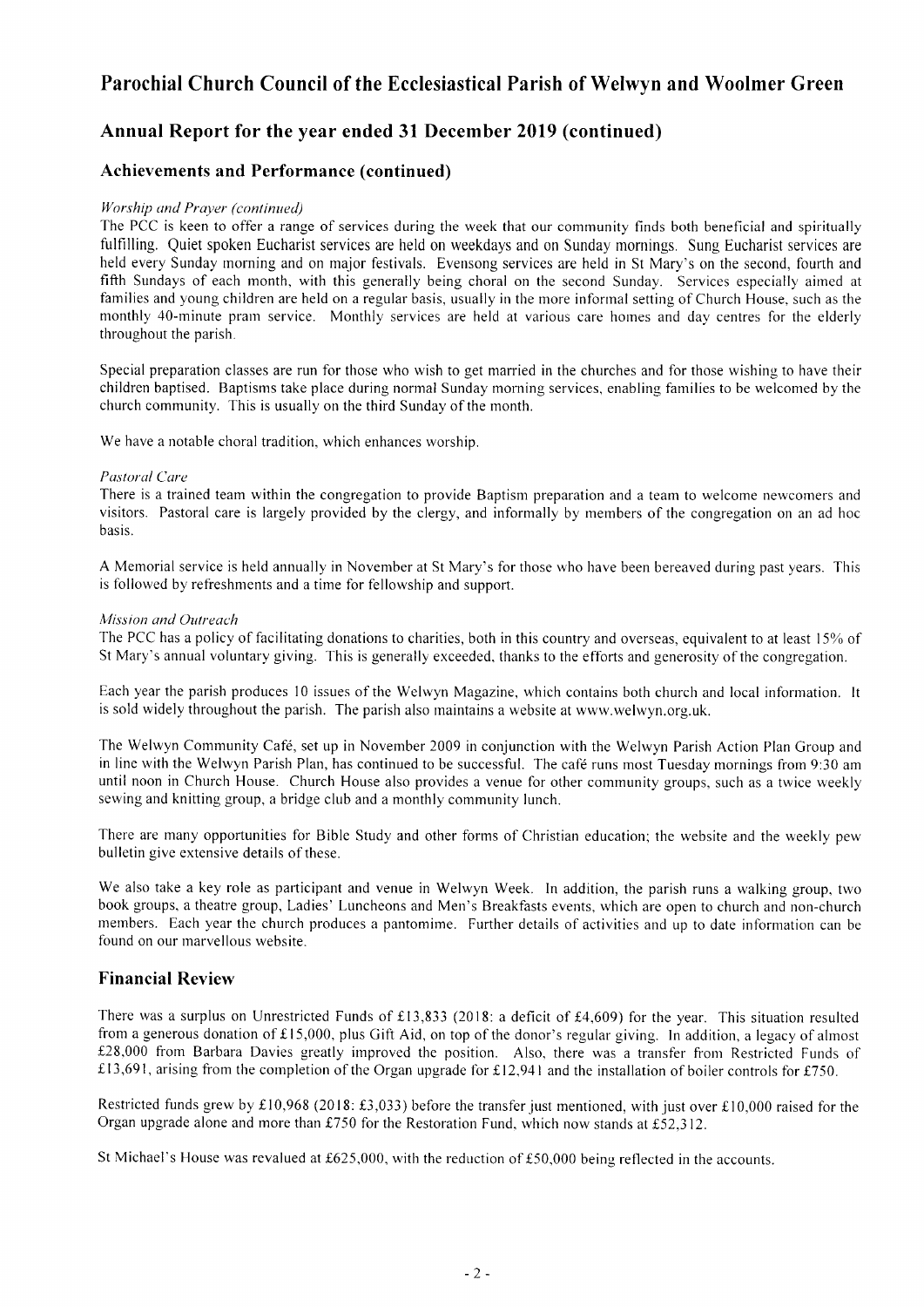## Annual Report for the year ended 3l December 2019 (continued)

### Reserves policy

The PCC's Reserves policy is to hold sufficient funds to cover at least four months'operating expenses, which they believe will provide stability for the charity; therefore they are satisfied with its overall results for the year.

Reserves are that part of unrestricted funds that is freely available to spend on any of its purposes. On this basis, the Reserves were approximately £109,000 at the year-end, thereby meeting the Reserves policy. This figu deducting restricted funds of £57,000, and designated reserves of £707,000 (detailed in note 7 to the accounts), from the PCC's total funds of £873,000. The Reserves are held in cash.

## Risk Assessment Policy

The PCC are actively involved in the day-to-day running of the charity. They have assessed the major risks to which the charity is exposed and have satisfied themselves that systems have been established, or that other app

### Volunteers

The PCC appreciates and thanks all the volunteers, at both St Mary's and St Michael's, who give their time and effoft so willingly.

## Structure, governance and management

Members of the PCC are either ex-officio or elected at the Annual Parochial Church Meeting in accordance with the Church Representation Rules. The PCC members are responsible for making decisions on all matters of general

#### Standing Committee;

This is the only committee required by law. It has power to transact the business of the pcc between its meetings, subject to any directions given by the Council.

#### Fabric Action Group:

Deals with the maintenance, repair and development of the church buildings, St Michael's House and Church House.

Giving Action Group:<br>Deals with the allocation of donations to chosen charities, both at home and abroad, and is responsible for encouraging parishioners to commit to regular giving, both of time and money, to ensure the well-being of the church and its functions.

#### Craftea:

Meets once a fortnight on a Monday when toddlers, with a parent, participate in craft work and are given a picnic style meal. This is growing into a successful endeavour.

### Church House Management Action Group:

Responsible for the management, maintenance and usage of Church House.

#### St Michael's Meeting:

Acts like an Action Group and deals with all matters relevant to St Michael's Church.

As the PCC has ultimate responsibility for a wide range of matters affecting the parish, it is<br>adopts appropriate training procedures. Training courses arranged by the diocese are attended<br>who reports back to the PCC as a As the PCC has ultimate responsibility for a wide range of matters affecting the parish, it is important that the PCC by a PCC representative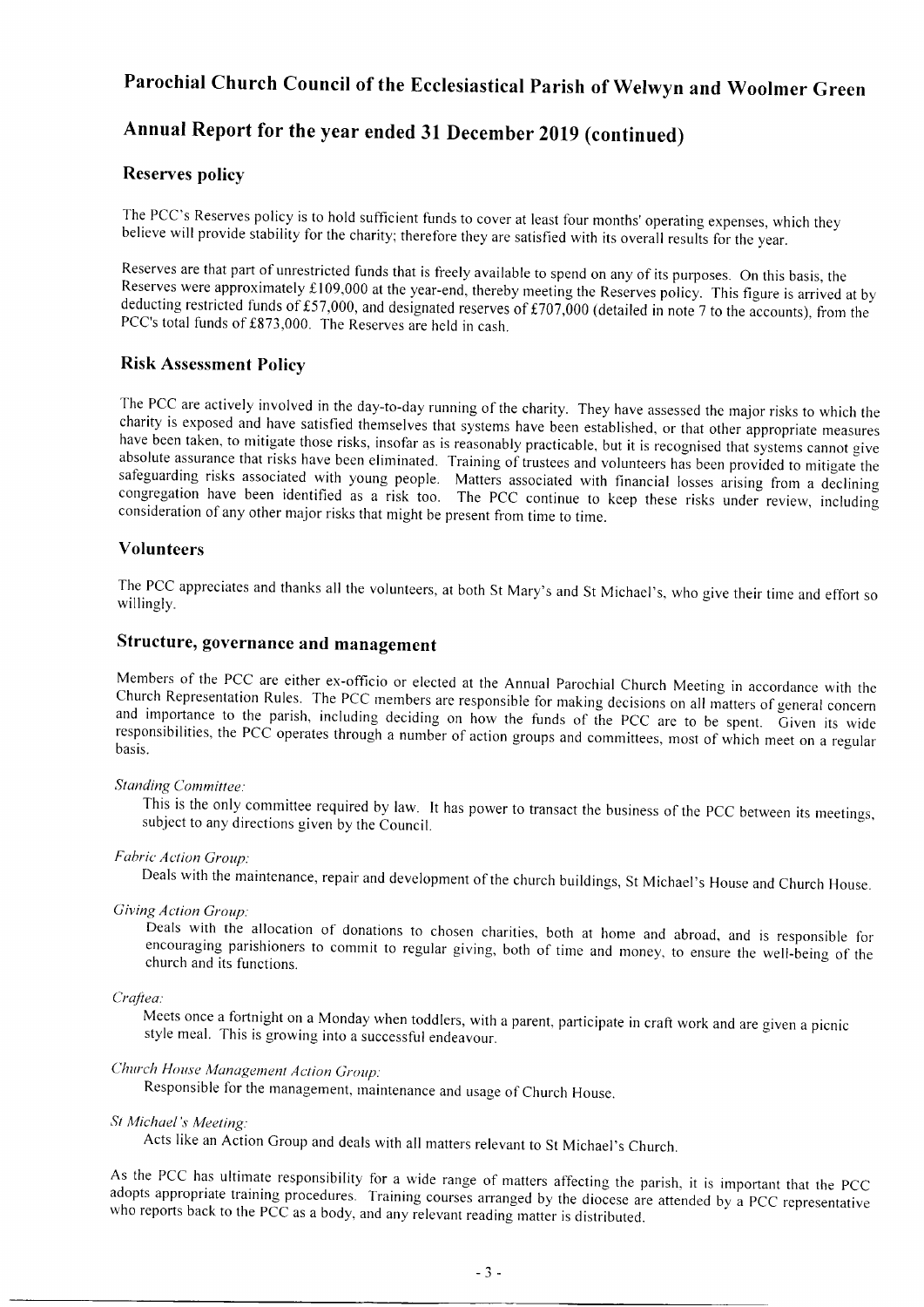## Annual Report for the year ended 31 December 2019 (continued)

### Administrative information

The PCC is a body corporate (PCC Powers Measure 1956, Church Representation Rules 2006). The Charities Act 2006 removed 'excepted status' from charities with incomes over  $£100,000$  and therefore, during 2010, the PCC was required to register as a charity with the Charity Commission; its registration number is 1130415. The PCC's administrative office is located at St Mary's Church, Church Street, Welwyn, AL6 9LX.

During 2019, the following served as members of the PCC:

| Incumbent:           | Rev'd Dr David Munchin                 | Chairman               |
|----------------------|----------------------------------------|------------------------|
| Clergy:              | Rev'd Dominic Holroyd-Thomas           |                        |
| Readers:             | Mr Colin Hull (Deanery Synod Rep.)     |                        |
|                      | Mrs Usha Hull                          |                        |
|                      | Mr John Burnapp                        |                        |
| Church Wardens:      | Mr Stuart Westley                      |                        |
|                      | Mrs Diane Jenkin                       |                        |
|                      | Mrs Susan Keach (at St Michael's)      |                        |
| Deanery Synod Reps.: | Ms Kathryn Alford                      |                        |
|                      | Mrs Vernonne Allan                     |                        |
|                      | Mrs Shoena Eggington (at St Michael's) |                        |
| Elected Members:     | Mr Don Bell (Treasurer)                |                        |
|                      | Mrs Jacqueline Davis                   |                        |
|                      | Mrs Gillian Blewett                    | Resigned 3 April 2019  |
|                      | Mrs Jane Carr                          |                        |
|                      | Mr Stuart Carr                         |                        |
|                      | Mrs Debbie Coupland                    | Resigned 3 April 2019  |
|                      | Mrs Joan Shelley                       |                        |
|                      | Mr Geoffrey Cummings                   |                        |
|                      | Mrs Gina Beck                          |                        |
|                      | Mrs Wendy Lawrence                     |                        |
|                      | Mrs Su Blanch                          |                        |
|                      | Mr Daniel Holroyd-Thomas (Secretary)   |                        |
|                      | Mrs Gloria Jean Perriman               |                        |
|                      | Mr Emmanuel Emmanuel-Odiachi           | Appointed 3 April 2019 |

Signed on behalf of the PCC by

 $\bigg)$  $\& \_{}^{\prime} \_{}^{\prime}$ 

The Rev'd Dr David Munchin (Chairman) 12 July 2020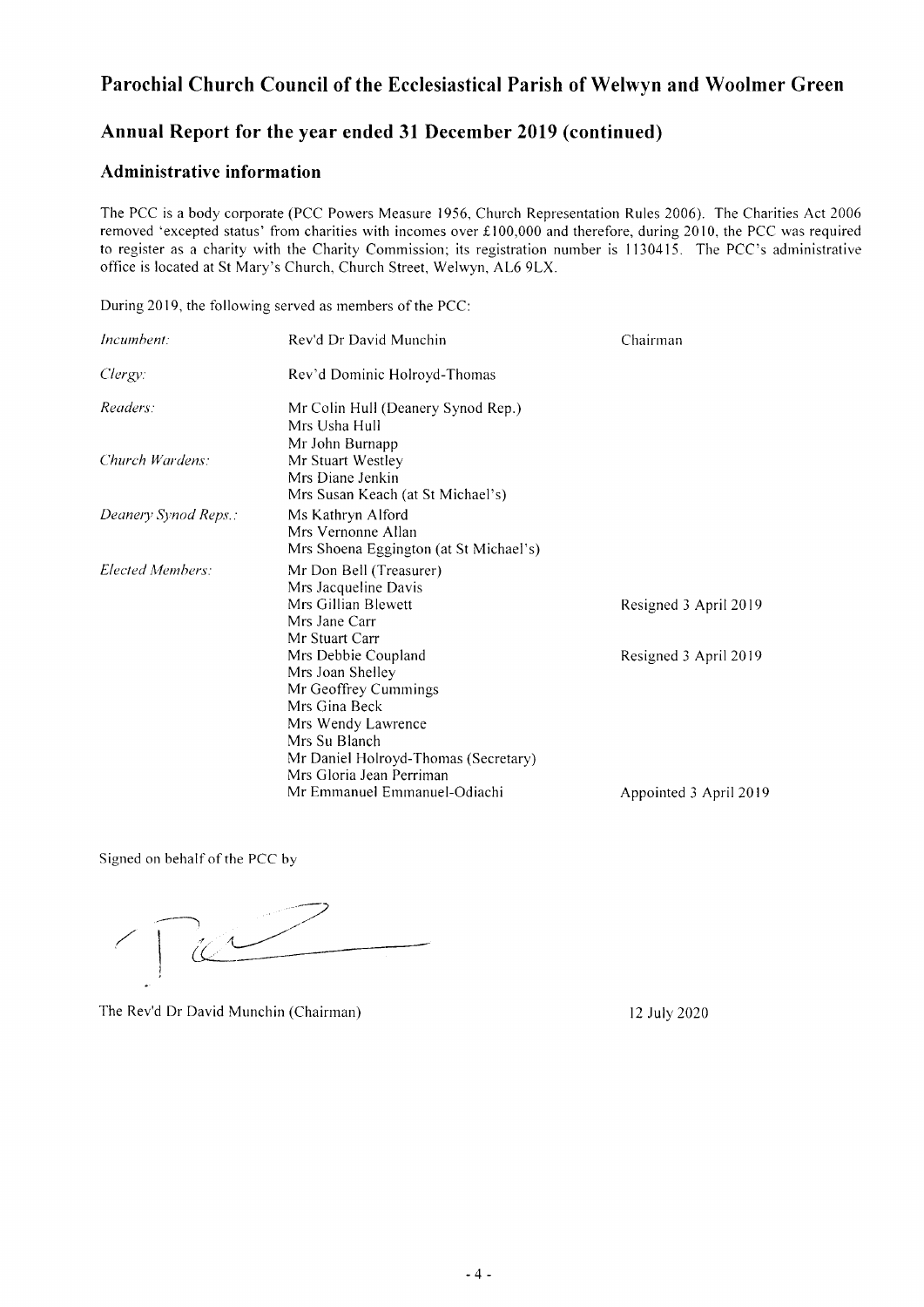# Independent Examiner's Report to the members/trustees of the parochial Church Council of the Ecclesiastical parish of welwyn and woolmer Green

I report to the charity's trustees on my examination of the accounts of the PCC for the year ended 31 December 2019.

### Responsibilities and bosis of report

As the charity's trustees, you are responsible for the preparation of the accounts in accordance with the requirements of the Charities Act 2011 ('the 2011 Act').

I report in respect of my examination of the Trust's accounts as carried out under section 145 of the 2011 Act. In carrying out my examination I have followed the Directions given by the Charity Commission under section 14

#### Independent Examiner's statement

Since the charity's gross income exceeded £250,000, your examiner must be a member of a body listed in section 145 of the 2011 Act. I confirm that I am qualified to undertake the examination because I am a member of the In

I have completed my examination. I confirm that no matters have come to my attention in connection with the examination giving me cause to believe:

- 1. accounting records were not kept in respect of the Trust, as required by section 130 of the 2011 Act; or
- 2. the accounts do not accord with those records; or
- 3. the accounts do not comply with the applicable requirements concerning the form and content of accounts set<br>out in the Charities (Accounts and Reports) Regulations 2008, other than any requirement that the accounts give

<sup>I</sup>have no concerns and have come across no other matters in connection with the examination to which attention should be drawn in this report in order to enable a proper understanding ofthe accounts to be reached.

 $\,\overline{\;\;}\,$ 

Nicholsons, Chartered Accountants 1<sup>st</sup> Floor, Bridge House 25 Fiddlebridge Lane Hatfield Herts AL10 0SP Peter McKay BSc FCA

12 July 2020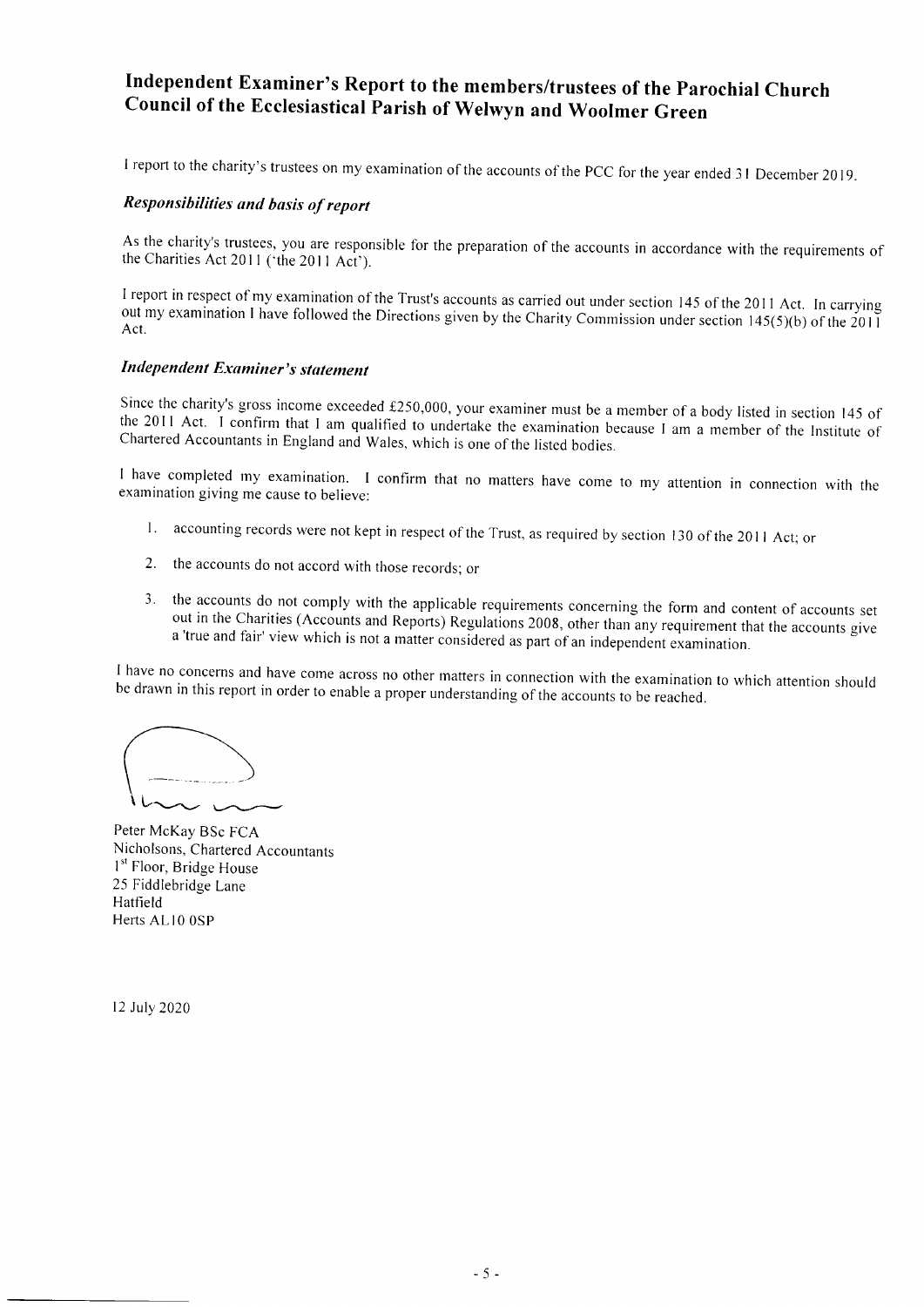## Statement of Financial Activities

## For the year ended 31 December 2019

|                                                                  | <b>Note</b>    | Unrestricted<br>Funds<br>£ | <b>Restricted</b><br><b>Funds</b><br>£ | Endowment<br>Funds<br>£         | <b>TOTAL FUNDS</b><br>2019<br>£ | 2018<br>£ |
|------------------------------------------------------------------|----------------|----------------------------|----------------------------------------|---------------------------------|---------------------------------|-----------|
| <b>INCOME AND ENDOWMENTS FROM:</b>                               |                |                            |                                        |                                 |                                 |           |
| Donations and legacies                                           | 2a             | 193,813                    | 11,454                                 |                                 | 205,267                         | 168,406   |
| Charitable activities                                            | 2 <sub>b</sub> | 23,292                     |                                        |                                 | 23,292                          | 24,314    |
| Other trading activities                                         | 2c             | 25,770                     |                                        |                                 | 25,770                          | 32,321    |
| Investments                                                      | 2d             | 1,163                      | 135                                    |                                 | 1,298                           | 405       |
| <b>TOTAL</b>                                                     |                | 244,038                    | 11,589                                 | $\overline{a}$                  | 255,627                         | 225,446   |
| <b>EXPENDITURE ON:</b>                                           |                |                            |                                        |                                 |                                 |           |
| Raising funds                                                    | 3a             | 1,008                      |                                        |                                 | 1,008                           | 253       |
| Charitable activities                                            | 3 <sub>b</sub> | 227,197                    | 621                                    |                                 | 227,818                         | 224,769   |
| Other                                                            | 3c             | 2,000                      |                                        |                                 | 2,000                           | 2,000     |
| <b>TOTAL</b>                                                     |                | 230,205                    | 621                                    | $\overline{\phantom{a}}$        | 230,826                         | 227,022   |
| NET INCOME/(EXPENDITURE)                                         |                | 13,833                     | 10,968                                 |                                 | 24,801                          | (1, 576)  |
| <b>TRANSFER BETWEEN FUNDS</b>                                    |                | 13,691                     | (13,691)                               |                                 |                                 |           |
| OTHER RECOGNISED GAINS AND LOSSES:                               |                |                            |                                        |                                 | 730                             |           |
| Gain on investment assets<br>Loss on revaluation of fixed assets |                | (50,000)                   |                                        | 730<br>$\overline{\phantom{a}}$ | (50,000)                        | (59)      |
| <b>NET MOVEMENT IN FUNDS</b>                                     |                | (22, 476)                  | (2, 723)                               | 730                             | (24, 469)                       | (1,635)   |
| <b>RECONCILIATION OF FUNDS:</b>                                  |                |                            |                                        |                                 |                                 |           |
| TOTAL FUNDS BROUGHT FORWARD                                      |                | 838,231                    | 55,035                                 | 3,899                           | 897,165                         | 898,800   |
| <b>TOTAL FUNDS CARRIED FORWARD</b>                               |                | 815,755                    | 52,312                                 | 4,629                           | 872,696                         | 897,165   |

The notes on the pages following the balance sheet form part of these accounts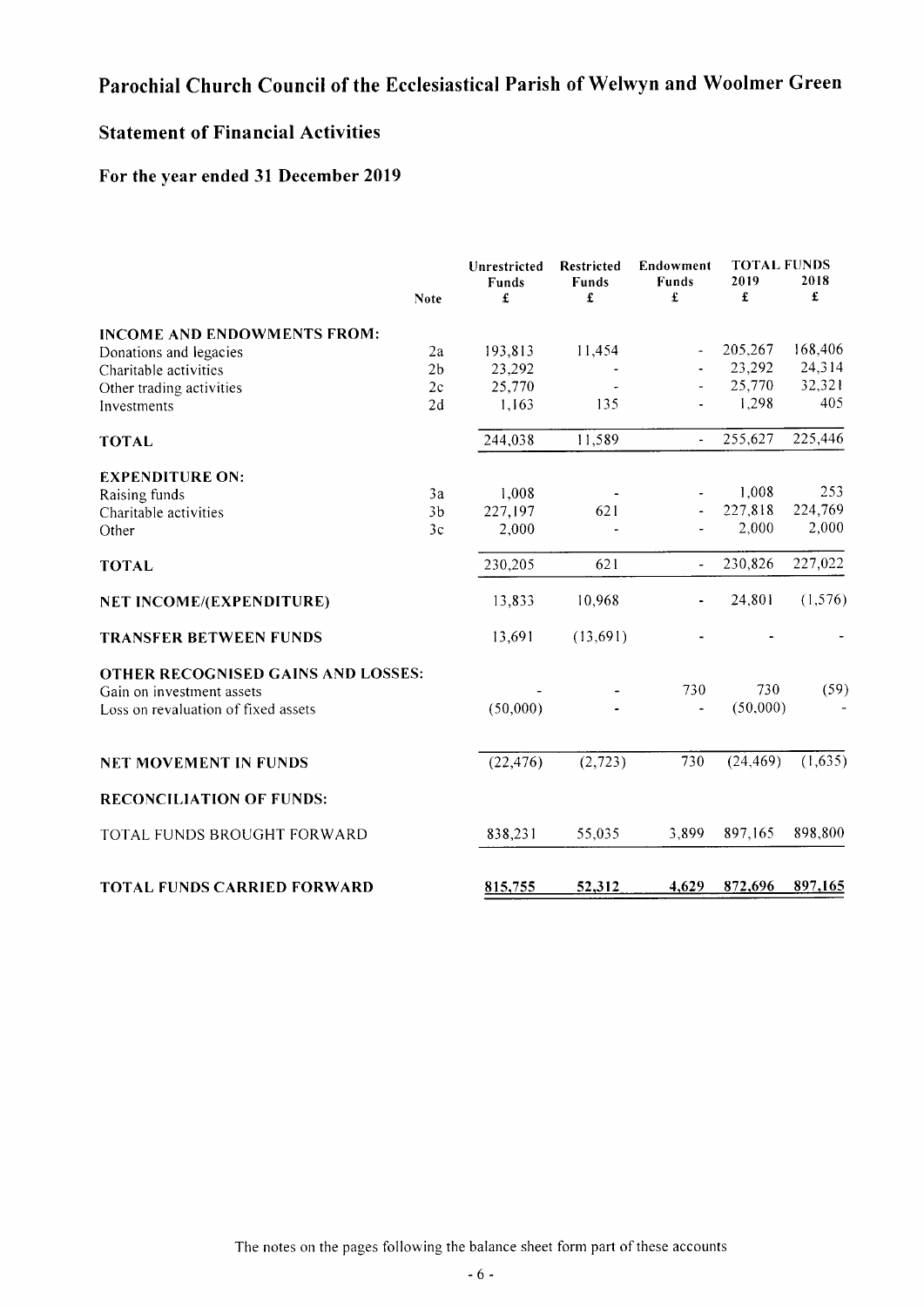## Balance Sheet at 31 December 2019

|                                     | <b>Note</b>    | 2019<br>£ | 2018<br>$\pmb{\pmb{\pmb{\pmb{\cdot}}} }$ |
|-------------------------------------|----------------|-----------|------------------------------------------|
| <b>FIXED ASSETS</b>                 |                |           |                                          |
| Tangible fixed assets               | 6a             | 656,974   | 700,454                                  |
| Investment assets                   | 6 <sub>b</sub> | 4,629     | 3,899                                    |
|                                     |                | 661,603   | 704,353                                  |
| <b>CURRENT ASSETS</b>               |                |           |                                          |
| Stock                               |                | 887       | 1,603                                    |
| Debtors                             | 8              | 24,174    | 88,895                                   |
| Short term deposits                 |                | 35,988    | 27,968                                   |
| Cash at bank and in hand            |                | 162,972   | 83,462                                   |
|                                     |                | 224,021   | 201,928                                  |
| <b>LIABILITIES: AMOUNTS FALLING</b> |                |           |                                          |
| DUE WITHIN ONE YEAR                 | 9              | (12, 928) | (9,114)                                  |
| <b>NET CURRENT ASSETS</b>           |                | 211,093   | 192,814                                  |
| <b>TOTAL NET ASSETS</b>             |                | 872,696   | 897,167                                  |
|                                     |                |           |                                          |
| <b>FUNDS OF THE CHARITY</b>         | 7              |           |                                          |
| Endowment                           |                | 4,629     | 3,899                                    |
| Other restricted funds              |                | 52,312    | 55,035                                   |
| Total restricted funds              |                | 56,941    | 58,934                                   |
| Designated funds                    |                |           |                                          |
| - Fixed assets revaluation reserve  |                | 625,000   | 675,000                                  |
| - Other reserves                    |                | 82,376    | 85,886                                   |
| Total designated funds              |                | 707,376   | 760,886                                  |
| Unrestricted funds                  |                | 108,379   | 77,345                                   |
| TOTAL CHARITY FUNDS                 |                | 872,696   | 897,165                                  |
|                                     |                |           |                                          |

Approved by the Parochial Church Council on l2 July 2020 and signed on its behalf by:

 $(\nearrow^ -$ 

The Rev'd Dr David Munchin (Chairman)

The notes on the pages following the balance sheet form part of these accounts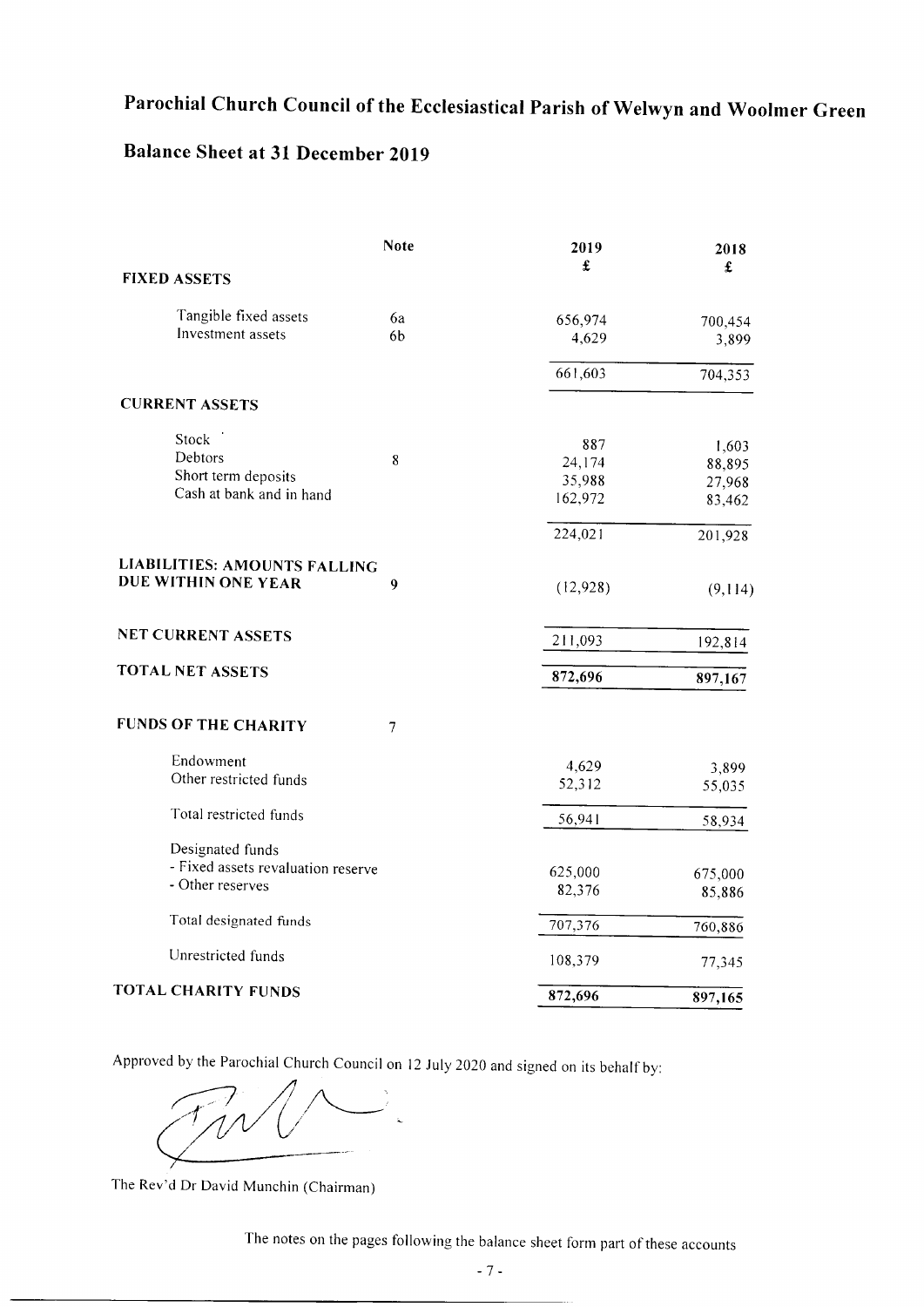## Notes to the Financial Statements

## For the year ended 31 December 2019

### I ACCOUNTING POLICIES

The financial statements have been prepared under the Charities Act 2011 and in accordance with the Church Accounting Regulations 2006 governing the individual accounts of PCCs, together with Accounting and Reporting by Charities: Statement of Recommended Practice applicable to charities preparing their accounts in accordance with the Financial Reporting Standard applicable in the UK and Republic of Ireland (FRS 102) (effective 1 January 2019) ('the SORP'). The PCC is a public benefit entity within the meaning of the Charities SORP.

The financial statements have been prepared under the historic cost convention, modified by the revaluation of investments. and land and buildings which are shown at fair value.

The presentation currency of the financial statements is the Pound Sterling  $(f)$ .

### Going concern

The trustees have a reasonable expectation that the charity will continue to operate for the foreseeable future, even given the impact of Covid-19, and so these financial staternents are again prepared on the going concern basis.

### Funds

General funds represent the funds of the PCC that are not subject to any restrictions regarding their use and are available for application on the general purposes of the PCC. Funds designated for a particular purpose by the PCC are also unrestricted.

Restricted funds are those funds that must be spent for restricted purposes and details of the funds held and restrictions are provided in Note 10. Endowment funds, where the capital must be retained, are explained in Note 10.

The accounts include all transactions, assets and liabilities for which the PCC is responsible in law. They do not include the accounts of church groups that owe their main affiliation to another body, or those that are informal gatherings of church members.

### Income and Endowments

The following details how and when income is included in the statement of financial activities ('SOFA'):

#### **Donations and legacies**

Collections are recognised when received by or on behalf of the PCC.

Planned giving receivable under Gift Aid is recognised when received.

lncome tax recoverable on Gift Aid donations is recognised when the income is recognised.

Grants, legacies and endowrnent income to the PCC are accounted for as soon as the PCC is notified of its legal entitlement, the amount due is quantifiable and its ultimate receipt by the PCC is reasonably certain.

Gift Aid Tax claims are included at the same time as the cash donations to which they relate.

Donated services are included in income (and at the same time in resources expended) at the estimated value to the PCC of the service received.

#### Choritoble ond other trading uctivities

Funds raised by social events are accounted for gross, after the event has taken place.

Sales of books and magazines from the church bookstall are accounted for gross, when received.

Rental income from letting church premises is recognised when the rent becomes due.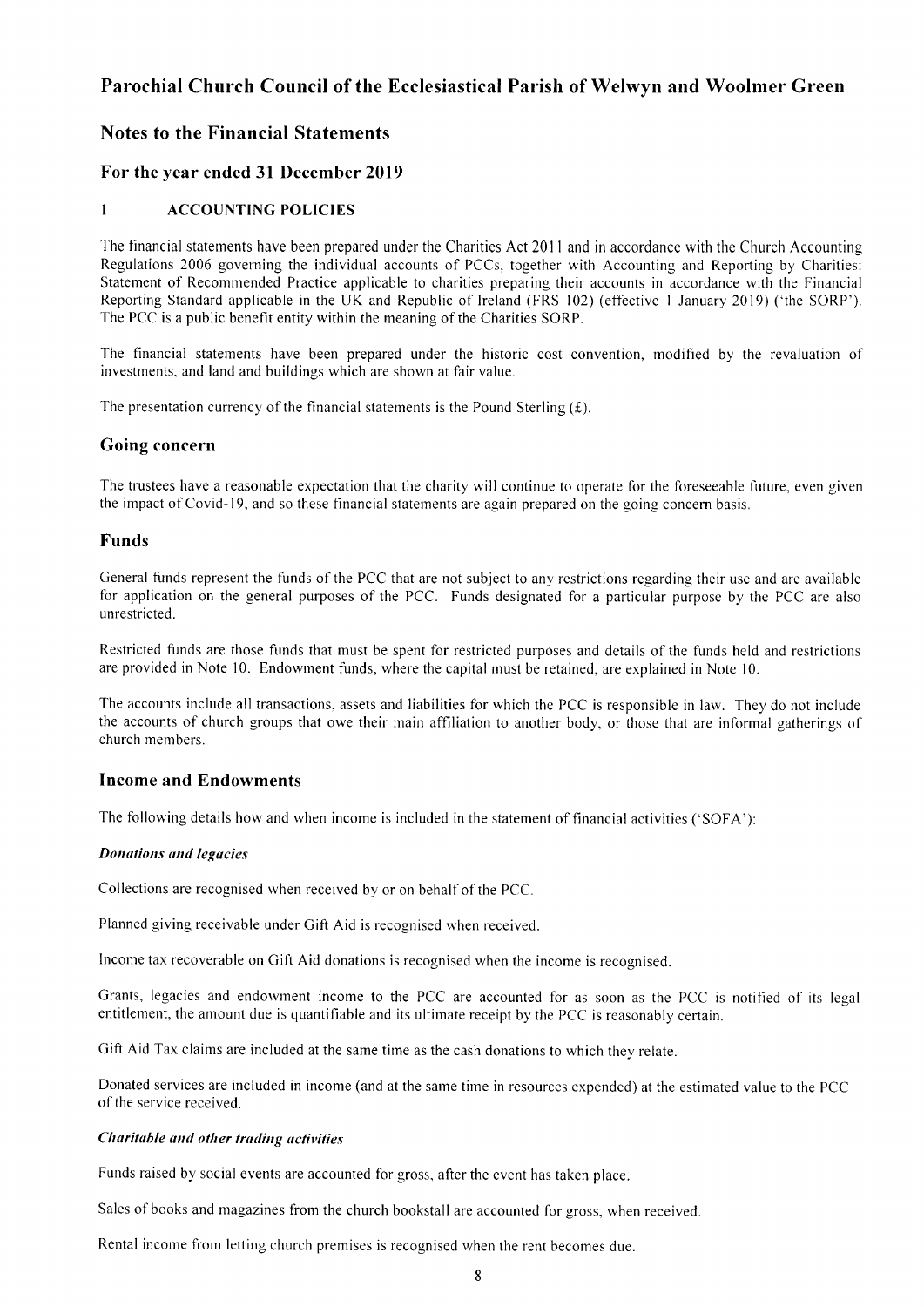## Notes to the Financial Statements (continued)

## For the year ended 31 December 2019

## I ACCOUNTING POLICIES (continued)

## Income and Endowments (continued)

#### Income from investments

Dividends are accounted for when due and payable. Interest is accounted for when received.

### Gains and losses on inveslments

Realised gains and losses are recognised when investments are sold. Unrealised gains and losses are accounted for on the revaluation of investments at 31 December.

## Expenditure

The financial statements have been prepared under the accruals basis, inclusive of any irrecoverable VAT. Expenditure Ine financial statements have been prepared under the accruals basis, inclusive of any irrecoverable VAT. Expenditure<br>and any related liabilities are recognised as soon as there is a legal or constructive obligation and se and quantifiable.

#### Donations

Donations are recognised when a commitment has been made externally.

#### Other costs

Governance costs include the cost of the independent examination of these accounts, the costs of trustee meetings and<br>any legal advice to trustees on governance on court of the state of these accounts, the costs of trustee any Iegal advice to trustees on governance or constitutional matters.

#### Pensions

The charity contributes to a defined contribution pension scheme for its staff members. Contributions payable to the<br>scheme are charged to the SOEA as inquired scheme are charged to the SOFA as incurred.

### Fixed assets

## Consecrated property and movable church furnishings

Consecrated and beneficed property of any kind is excluded from the accounts by section 10(2)(a) and (c) of the Charities<br>Act 2011 Act 201 l.

Movable church furnishings held by the Rector and Churchwardens on special trust for the PCC, and which require a faculty for disposal, are accounted for as inalienable property, unless consecrated. They are listed in the insufficient cost information available and therefore such assets are not valued in the accounts. inventory, which can be inspected at any reasonable time. For inalienable property acquired prior to 2001, there is

useful Items acquired since 1 January 2001 have been capitalised and depreciated in the accounts over their currently anticipated<br>useful economic life on a straight line basis. All expenditure incurred in the year on consecrated or individual items costing less than £1,000, or on the repair of movable church furnishings acquired before 1 January 2001, is written off when incurred.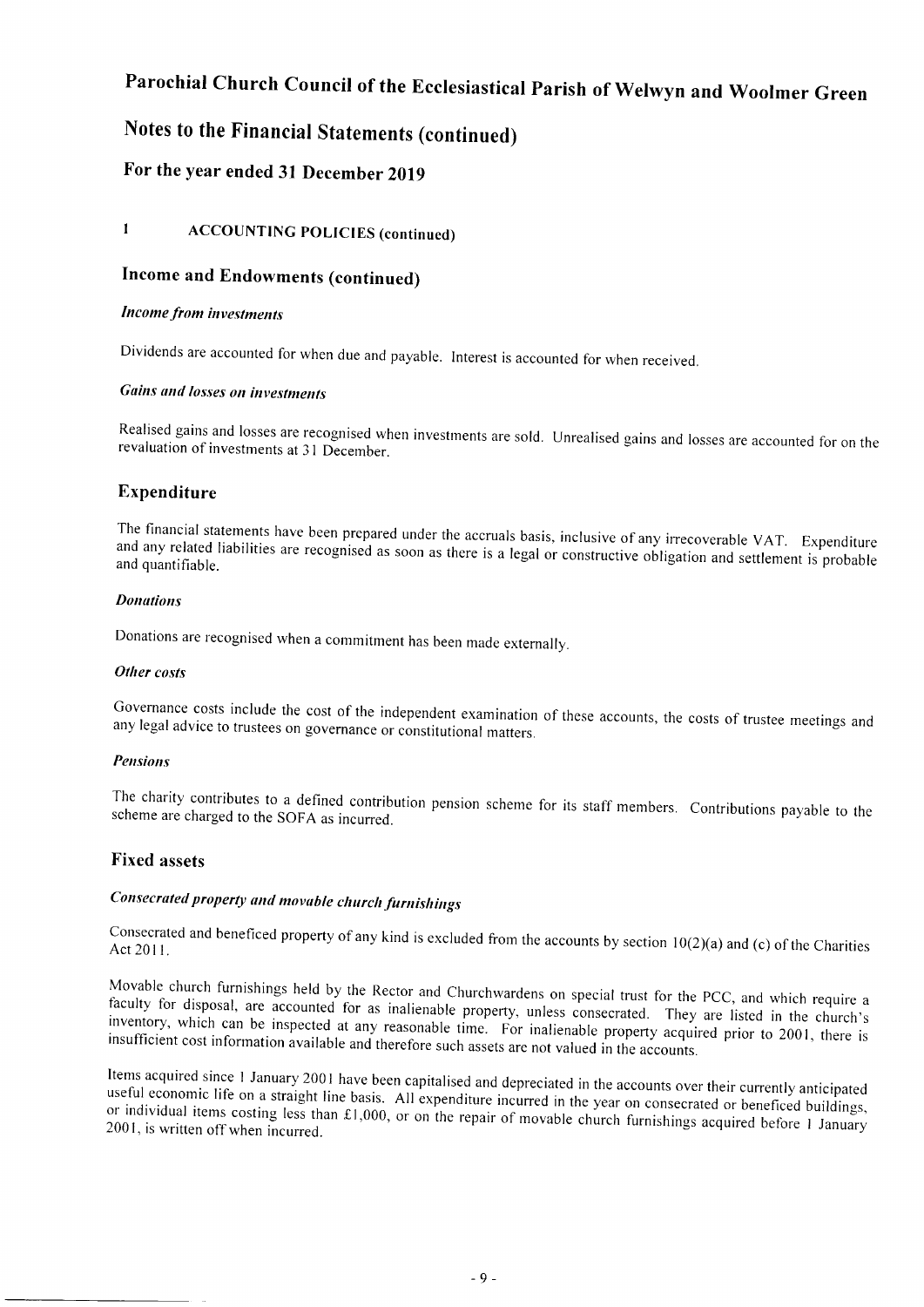## Notes to the Financial Statements (continued)

## For the year ended 3l December 2019

### I ACCOUNTING POLICIES (continued)

#### Freehold land and buildings

Freehold land and buildings owned by the PCC are carried at fair value based on an open market valuation. Any changes in the valuation are credited or charged to the SOFA.

#### Other fixtures, fittings and office equipment

Equipment used within the church premises is depreciated on a straight line basis over five years for office equipment and ten years for Church House and church equipment. Individual items of equipment with a purchase price of £250 or less are written off when the asset is acquired. The gain or loss arising on the disposal of an asset is determined as the difference between the sale proceeds and the canying value of the asset, and is credited or charged to the SOFA. An impairment review is carried out at each year-end and any resultant loss identified and included in expenditure for the year.

#### **Investments**

lnvestments are valued at market value at 31 December.

### Current assets

Amounts owing to the PCC at 31 December in respect of fees, rents or other income are shown as debtors, less a provision for amounts that may prove uncollectable.

Stock is stated at the lower of cost and year end fair value.

Cash and cash equivalents are basic financial assets and include cash in hand and deposits held at call with banks. Shotl rerm deposits consist of cash held on deposit with the CBF Church of England Funds or other PCC-approved institutions.

### Financial instruments

The PCC has elected to apply the provisions of Section 11 'Accounting for financial assets and financial liabilities' of Charities SORP to all of its financial instruments.

Financial instruments are recognised in the charity's balance sheet when the charity becomes party to the contractual provisions of the instrument.

Financial assets and liabilities are offset, with the net amounts presented in the financial statements, when there is a legally enforceable right to set off the recognised amounts and there is an intention to settle on a net basis or to realise the asset and settle the liability simultaneously.

### Basic financial assets

Basic financial assets, which include debtors, are initially measured at transaction price, including transaction costs, and are subsequently carried at amortised cost using the effective interest method unless the arrangement constitutes a financing transaction, where the transaction is measured at the present value of the future receipts discounted at a market rate of interest. Financial assets classified as receivable within one year are not amortised.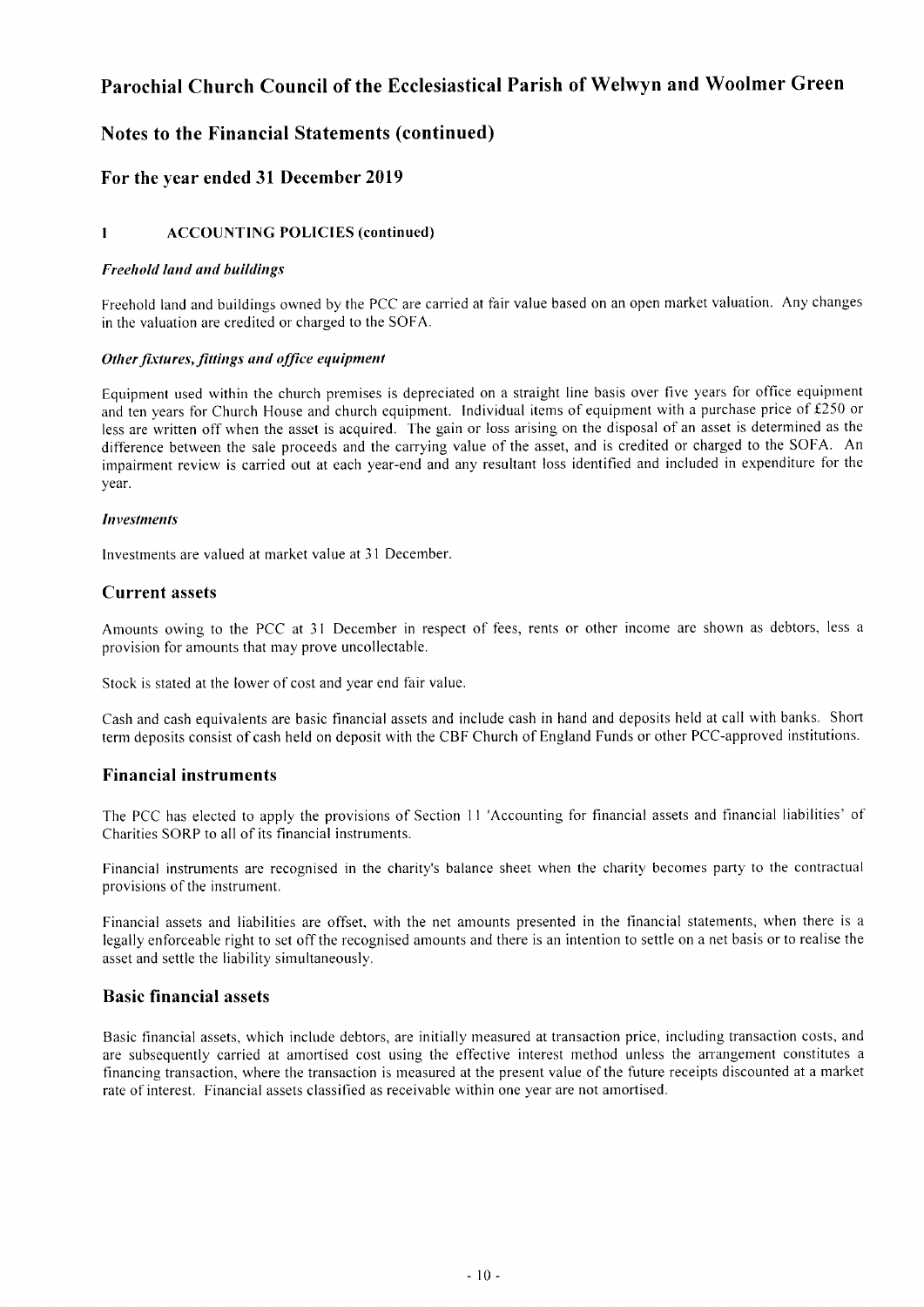## Notes to the Financial Statements (continued)

## For the year ended 31 December 2019

| $\overline{2}$ | <b>INCOME AND ENDOWMENTS</b>                                  | Unrestricted<br>Funds<br>£ | Restricted<br>Funds<br>£ | Endowment<br><b>Funds</b><br>£ | 2019<br>£ | <b>TOTAL FUNDS</b><br>2018<br>£ |
|----------------|---------------------------------------------------------------|----------------------------|--------------------------|--------------------------------|-----------|---------------------------------|
|                | 2a Donations and Legacies                                     |                            |                          |                                |           |                                 |
|                | Planned giving:                                               |                            |                          |                                |           |                                 |
|                | Gift Aid donations                                            | 118,377                    | 9,593                    |                                | 127,970   | 109,250                         |
|                | Other planned giving                                          | 1,800                      |                          |                                | 1,800     | 4,046                           |
|                | Collections (open plate) at all services                      | 9,671                      | 756                      | $\ddot{\phantom{0}}$           | 10,427    | 8,013                           |
|                | Sundry donations<br>Income tax recoverable                    | 3,503                      |                          | ٠                              | 3,503     | 3,313                           |
|                | Grants received                                               | 31,741                     | 1,105                    | $\qquad \qquad \blacksquare$   | 32,846    | 33,781                          |
|                | Legacies                                                      | 750                        |                          | $\blacksquare$                 | 750       |                                 |
|                |                                                               | 27,971                     |                          | $\overline{\phantom{a}}$       | 27,971    | 10,003                          |
|                |                                                               | 193,813                    | 11,454                   | $\blacksquare$                 | 205,267   | 168,406                         |
|                | 2b Charitable Activities                                      |                            |                          |                                |           |                                 |
|                | Arpeggios                                                     | 130                        |                          | $\overline{\phantom{a}}$       | 130       | 80                              |
|                | <b>Bell Ringers</b>                                           | 1,250                      |                          | $\qquad \qquad \blacksquare$   | 1,250     | 1,741                           |
|                | Choir Income                                                  | 25                         |                          | ٠                              | 25        | 180                             |
|                | Church Women's Fellowship<br>Coffee                           | 193                        |                          | $\overline{\phantom{a}}$       | 193       | 880                             |
|                | Flowers                                                       | 563                        |                          | $\blacksquare$                 | 563       | 586                             |
|                | Parish Magazine Sales                                         | 2,996                      |                          | $\overline{\phantom{a}}$       | 2,996     | 3,940                           |
|                | Fees for Weddings, Funerals etc                               | 4,879                      |                          | $\qquad \qquad \blacksquare$   | 4,879     | 4,347                           |
|                |                                                               | 13,256                     | $\overline{\phantom{a}}$ | $\blacksquare$                 | 13,256    | 12,560                          |
|                |                                                               | 23,292                     | $\blacksquare$           | $\overline{\phantom{0}}$       | 23,292    | 24,314                          |
|                | 2c Other trading activities<br>Parish Magazine Advertisements |                            |                          |                                |           |                                 |
|                | Church and Church House lettings etc.                         | 7,672                      |                          |                                | 7,672     | 7,862                           |
|                | Bookstall                                                     | 6,399<br>396               |                          |                                | 6,399     | 7,198                           |
|                | Fair Trade                                                    | 7,724                      |                          |                                | 396       | 458                             |
|                | Fetes, bazaars and other fund-raising events                  | 3,579                      |                          |                                | 7,724     | 10,207                          |
|                |                                                               | 25,770                     | $\overline{a}$           |                                | 3,579     | 6,596                           |
|                |                                                               |                            | $\blacksquare$           | $\tilde{\phantom{a}}$          | 25,770    | 32,321                          |
|                | 2d Investments                                                |                            |                          |                                |           |                                 |
|                | Dividends and interest                                        | 1,163                      | 135                      | $\blacksquare$                 | 1,298     | 405                             |
|                |                                                               |                            |                          |                                |           |                                 |
|                | TOTAL INCOME AND ENDOWMENTS                                   | 244,038                    | 11,589                   | ٠                              | 255,627   | 225,446                         |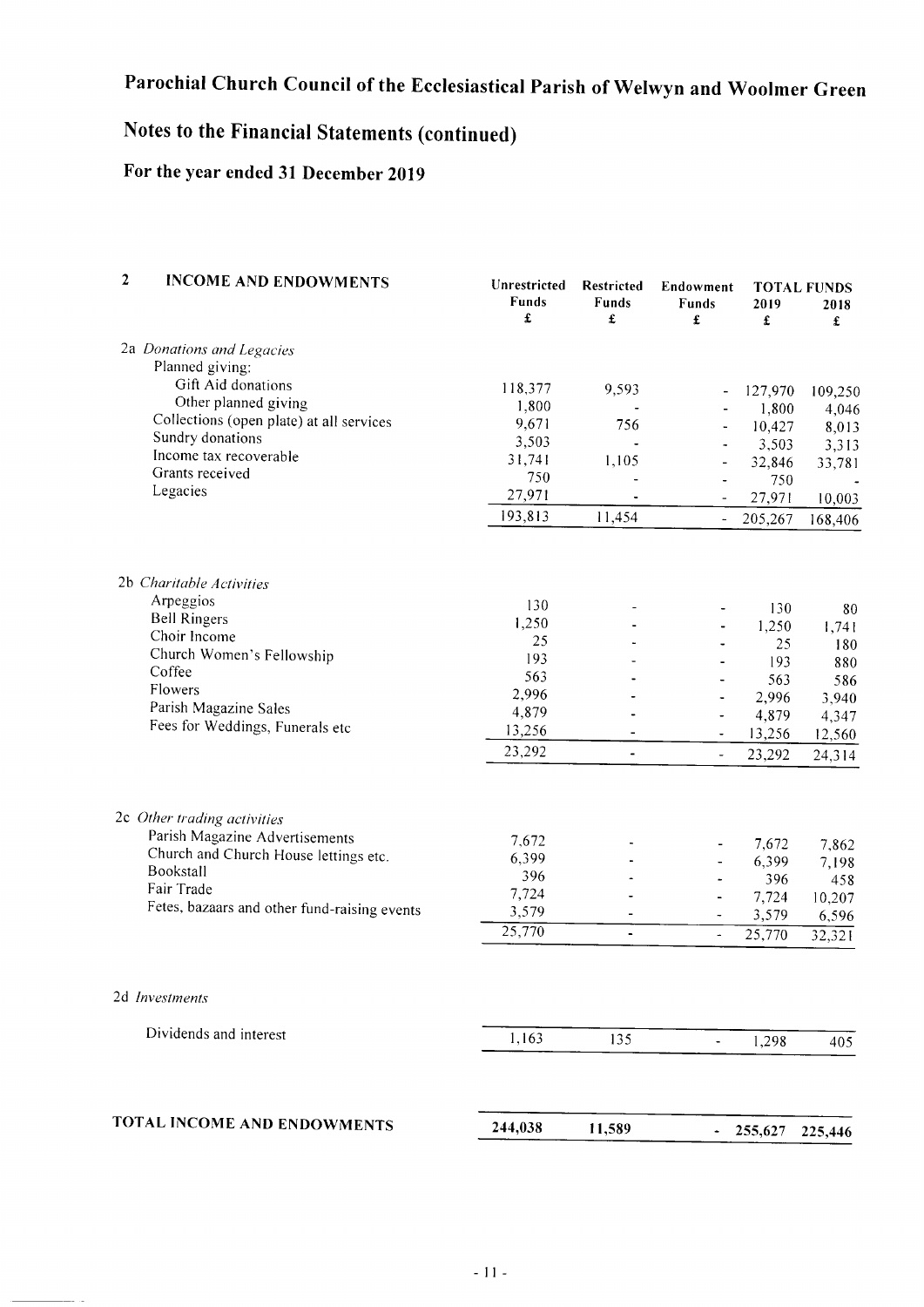## Notes to the Financial Statements (continued)

### For the year ended 31 December 2019

| 3  | <b>EXPENDITURE</b>                         | Unrestricted<br><b>Funds</b><br>£ | Restricted<br><b>Funds</b><br>£ | Endowment<br>Funds<br>£  | 2019<br>£ | <b>TOTAL FUNDS</b><br>2018<br>£ |
|----|--------------------------------------------|-----------------------------------|---------------------------------|--------------------------|-----------|---------------------------------|
|    | 3a Raising funds                           |                                   |                                 |                          |           |                                 |
|    | Fetes, bazaars, other fund-raising events  | 1,008                             | $\blacksquare$                  | ÷                        | 1,008     | 253                             |
|    | 3b Charitable activities                   |                                   |                                 |                          |           |                                 |
|    | Missionary and charitable giving:          |                                   |                                 |                          |           |                                 |
|    | Relief and development agencies            |                                   |                                 |                          |           | 1,100                           |
|    | Home missions and other Church Societies   | 2,611                             |                                 |                          | 2,611     |                                 |
|    | Secular charities                          | 5,229                             |                                 |                          | 5,229     | 4,807                           |
|    | Ministry: Diocesan parish share            | 120,240                           |                                 | $\overline{a}$           | 120,240   | 119,151                         |
|    | Clergy expenses                            | 4,427                             |                                 | $\ddot{\phantom{1}}$     | 4,427     | 4,091                           |
|    | Church $-$ running expenses                | 34,444                            |                                 | $\overline{a}$           | 34,444    | 34,501                          |
|    | Church maintenance                         | 6,339                             |                                 |                          | 6,339     | 7,392                           |
|    | St Michael's House, London Road            | 3,787                             |                                 | $\frac{1}{2}$            | 3,787     | 2,430                           |
|    | Upkeep of services                         | 6,991                             |                                 | $\overline{\phantom{a}}$ | 6,991     | 8,633                           |
|    | Upkeep of churchyard                       | 1,424                             | 621                             | a,                       | 2,045     | 1,428                           |
|    | Training and Mission                       | 350                               |                                 | $\overline{\phantom{0}}$ | 350       | 175                             |
|    | Major Repairs/Replacements                 | 2,503                             |                                 | $\overline{\phantom{a}}$ | 2,503     | (5, 475)                        |
|    | Remuneration - Organist, Verger            | 9,491                             |                                 | $\overline{\phantom{0}}$ | 9,491     | 7,660                           |
|    | Depreciation of New Church House equipment | 456                               |                                 | ä,                       | 456       | 390                             |
|    | Depreciation of Church equipment           | 6,716                             |                                 | $\blacksquare$           | 6,716     | 10,925                          |
|    | <b>Bell Ringers costs</b>                  | 1,381                             |                                 | $\frac{1}{2}$            | 1,381     | 1,404                           |
|    | Choir Expenditure                          | 896                               |                                 | $\overline{a}$           | 896       | 956                             |
|    | Bank charges                               | 340                               |                                 |                          | 340       |                                 |
|    | Flowers costs                              | 2,525                             |                                 | $\overline{\phantom{a}}$ | 2,525     | 2,948                           |
|    | Church House costs                         | 5,838                             |                                 | $\overline{\phantom{a}}$ | 5,838     | 8,822                           |
|    | Church Women's Fellowship costs            | 345                               |                                 | $\blacksquare$           | 345       | 418                             |
|    | Youth costs                                | 240                               |                                 |                          | 240       | 459                             |
|    | Parish Magazine costs                      | 3,598                             |                                 | ٠                        | 3,598     | 3,487                           |
|    | Bookstall costs                            | 354                               |                                 | $\bar{a}$                | 354       | 397                             |
|    | Fair Trade costs                           | 6,674                             |                                 |                          | 6,674     | 8,670                           |
|    |                                            | 227,197                           | 621                             |                          | 227,818   | 224,769                         |
| 3с | Other cost                                 | 2,000                             |                                 |                          | 2,000     | 2,000                           |
|    | <b>TOTAL EXPENDITURE</b>                   | 230,205                           | 621                             |                          | 230,826   | 227,022                         |

During the year, two clergymen (2018: two) were reimbursed expenses totalling £4,427 (2018: £4,091), relating mainly to travel and other costs incurred on behalf of church ministry.

The PCC receives the services of the Independent Examiner as a gift in kind which it values at £2,000 (2018: £2,000). This gift has been recognised in the financial statements as revenue and a cost and thus has a neutral impact on the results.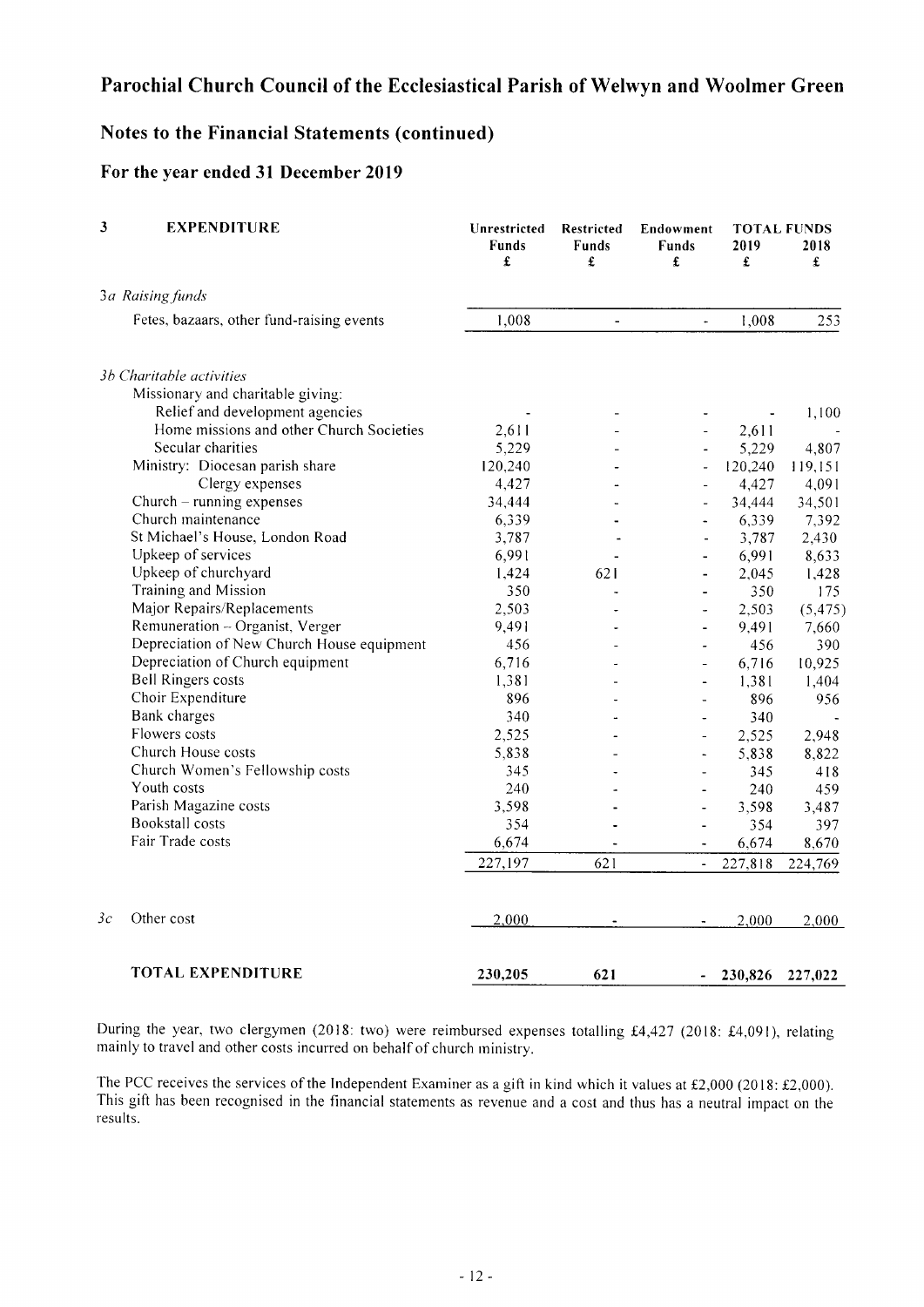## Notes to the Financial Statements (continued)

## For the year ended 31 December 2019

5

## 4 MISSIONARY AND CHARITABLE GIVING

The policy of charitable giving continued to aim at 15% of normal giving, as in the previous year. Also, to minimise the administrative burden of collecting Gift Aid, the PCC adopts a policy of acting as a 'post box' for

|                                            | <b>Donations</b> |       | No. of institutions/<br>individuals |      |
|--------------------------------------------|------------------|-------|-------------------------------------|------|
|                                            | 2019             | 2018  | 2019                                | 2018 |
|                                            | £                | £     |                                     |      |
| Support of disadvantaged people - UK       | 4.209            | 1,327 | 12                                  |      |
| Support of disadvantaged people - Overseas | 3,239            | 4.298 |                                     | 3    |
| Natural disaster appeals - Overseas        | 392              | 282   | $\overline{2}$                      |      |
| <b>Total donations to Institutions</b>     | 7,840            | 5,907 | 19                                  | 15   |

| <b>STAFF COSTS</b>             | 2019<br>£ | 2018   |
|--------------------------------|-----------|--------|
| Wages and salaries             | 10,937    | 12,582 |
| Social security costs          | 6         | 12     |
| Employer pension contributions | 235       | 129    |
|                                | 11.178    | 12,723 |
|                                |           |        |

For the whole year, the PCC employed two people. During the year, the PCC also contracted for the services of an organist and verger, who are paid on a contractor basis on presentation of their invoices. No one on the pay

There were no other disclosable transactions in respect of PCC members, persons closely connected with them or other related parties.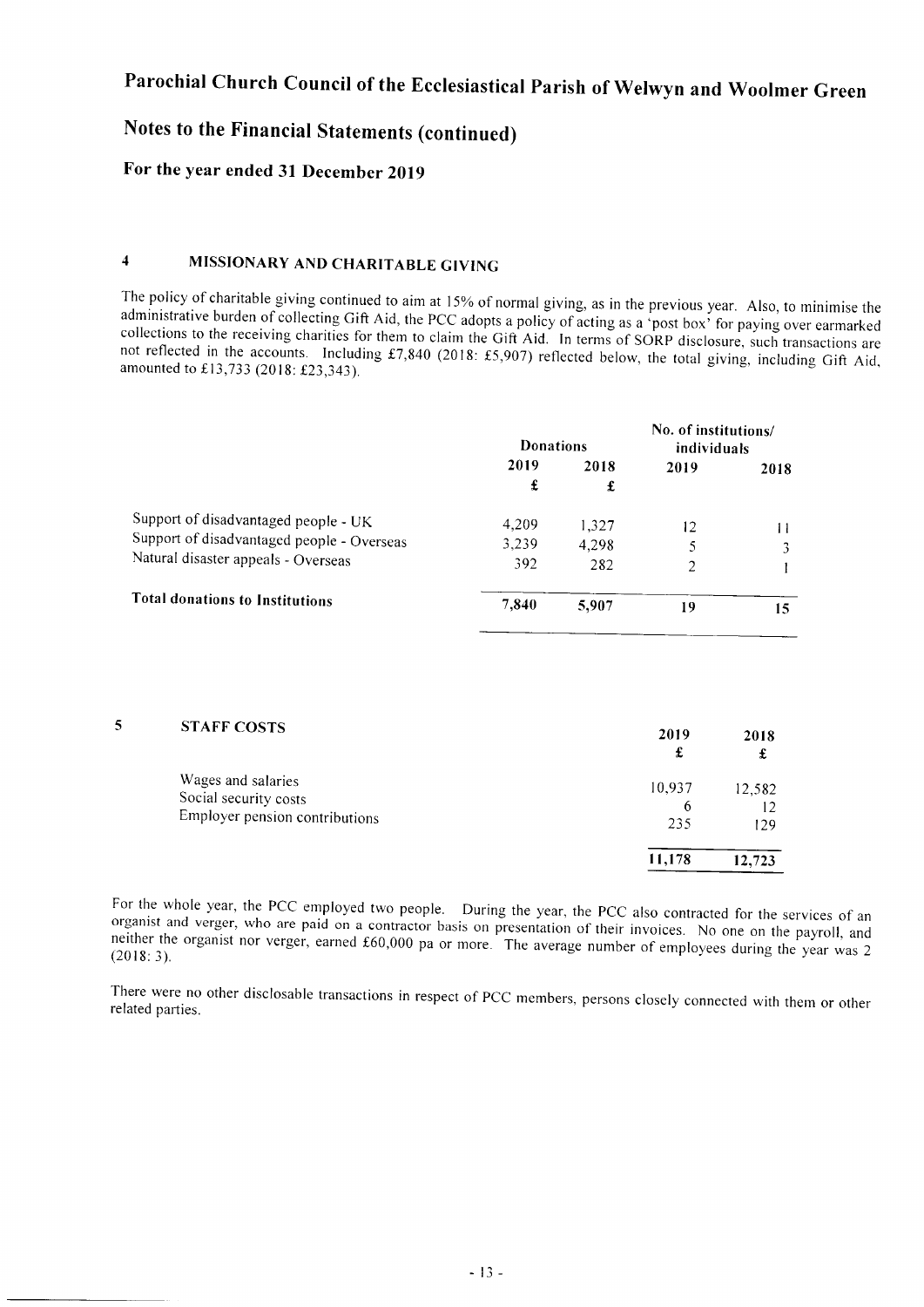## Notes to the Financial Statements (continued)

### For the year ended 3l December 2019

#### 6 FIXED ASSETS FOR USE BY THE PCC

|                          |                                 | Freehold land<br>and buildings | Office<br>equipment | <b>Church House</b><br>equipment | Church<br>equipment | <b>TOTAL</b> |
|--------------------------|---------------------------------|--------------------------------|---------------------|----------------------------------|---------------------|--------------|
| 6a Tangible fixed assets |                                 | £                              | £                   | £                                | £                   | £            |
|                          | <b>ACTUAL COST OR VALUATION</b> |                                |                     |                                  |                     |              |
|                          | At 1 January 2019               | 675,000                        | 6,641               | 35,673                           | 109,314             | 826,628      |
|                          | Additions                       |                                |                     |                                  | 13,691              | 13,691       |
|                          | Revaluation                     | (50,000)                       |                     |                                  |                     | (50,000)     |
|                          | At 31 December 2019             | 625,000                        | 6,641               | 35.673                           | 123,005             | 790,319      |
| <b>DEPRECIATION</b>      |                                 |                                |                     |                                  |                     |              |
|                          | At 1 January 2019               |                                | 6,122               | 34,740                           | 85,311              | 126,173      |
|                          | Charge for the year             |                                | 364                 | 456                              | 6,352               | 7.172        |
|                          | At 31 December 2019             |                                | 6.486               | 35,196                           | 91.663              | 133,345      |
| <b>NET BOOK VALUE</b>    |                                 |                                |                     |                                  |                     |              |
|                          | At 31 December 2019             | 625,000                        | 155                 | 477                              | 31,342              | 656,974      |
|                          | At 31 December 2018             | 675,000                        | 519                 | 933                              | 24,003              | 700,455      |

The fieehold land and buildings are St Michael's House, London Road, Woolmer Green, which is used as accommodation for the curate. St Michael's House was last valued in May 2020, at £625,000, by Stuart Carnegie, an experienced valuer. The house was built in the I 950s and its historical cost had not been reflected in the accounts.

#### 6b Investment fixed assets

| Movements in the year:           |       |
|----------------------------------|-------|
| Market value $-1$ January 2019   | 3.899 |
| Increase in annual revaluation   | 730   |
| Market value $-31$ December 2019 | 4.629 |

Holdings at 31 December 2019: 242 shares in the CBF Church of England Investment Fund

#### ANALYSIS OF NET ASSETS BY FUND CATEGORY AT 3I DECEMBER 20I9  $\overline{7}$

|                             | Unrestricted<br><b>Funds</b><br>£ | <b>Restricted</b><br><b>Funds</b><br>£ | Endowment<br><b>Funds</b><br>£ | Total<br>£ |
|-----------------------------|-----------------------------------|----------------------------------------|--------------------------------|------------|
| Fixed Assets for Church use | 656,974                           |                                        |                                | 656,974    |
| Investment Fixed Assets     |                                   |                                        | 4,629                          | 4,629      |
| <b>Current Assets</b>       | 171.709                           | 52.312                                 |                                | 224,021    |
| Current Liabilities         | (12, 928)                         |                                        |                                | (12,928)   |
| <b>Fund Balances</b>        | 815,755                           | 52,312                                 | 4,629                          | 872,696    |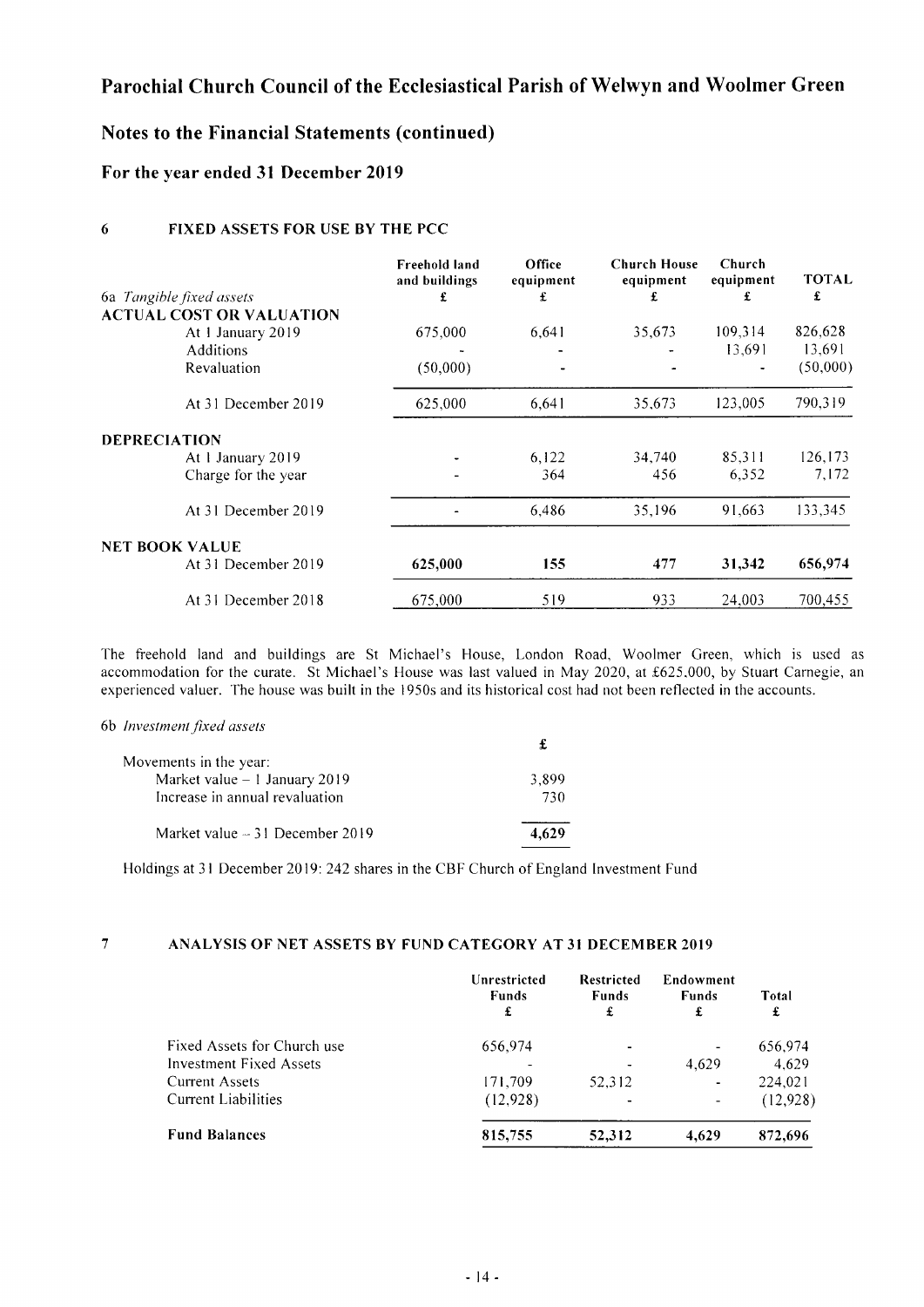## Notes to the Financial Statements (continued)

## For the year ended 31 December 2019

#### 8 DEBTORS

|                                         | 2019<br>£       | 2018          |
|-----------------------------------------|-----------------|---------------|
| Income tax recoverable<br>Other debtors | 20,965<br>3,209 | 88,043<br>852 |
|                                         | 24,174          | 88,895        |

#### $\mathbf{Q}$ LIABILITIES: AMOUNTS FALLING DUE WITHIN oNE YEAR

|                                    | 2019<br>£     | 2018<br>£    |
|------------------------------------|---------------|--------------|
| Deferred income<br>Other creditors | 554<br>12,374 | 554<br>8,560 |
|                                    | 12,928        | 9,114        |

## IO FUND DETAILS

endowment that requires income to be spent on the grave of Stanley Victor Sales. Endowment funds are for St Michael's Churchyard. The St Michael's Churchyard Endowment is a permanent

- 
- The Charity's restricted reserves at the year-end and their movements during the year were as follows:<br>- St Michael's Church Yard was set up to cover emergency costs for its repairs and maintenance<br>- St Mary's Restoratio A transfer of £1,875 from the designated fund 'Light for stained glass' was made to this fund following fabric projects. During the year,  $\pounds 756$  was raised for this purpose as a further response to the 2017 appeal. petmission A transfer of £1,875 from the designated fund 'Light for stained glass' was made to this fund following<br>permission received from the original donor. Also, boiler controls were installed during the year at a cost of<br>£750.
	-
	-
	- of £12,941. This cost was capitalised and a transfer was made to the unrestricted reserves for this amount<br>St Michael's Piano or Organ Fund was set up to cover their repair costs St Mary's Organ -- was set up to cover the cost of new tools and gardening equipment<br>St Mary's Organ -- was set up to cover its repair costs. During the year, the organ was refurbished at a cost<br>of £12,941. This cost was c
	- -

used to create a memorial to John Sainsbury. £2,200 was spent during 2019 and it is anticipated it will be quite some<br>time before the memorial is completed. The designated funds include the John Sainsbury legacy that stood at £9,000 at the beginning of the year, which is to be<br>used to create a memorial to John Sainsbury 62,200 was speed 1.1.2.200.201 time before the memorial is completed.

In previous years, the trustees designated some of the unrestricted funds for specific purposes. The planned use of material designated funds is as follows:

- St Michael's for emergency repairs at St Michael's Church
- Parish Magazine to fund working capital for the Welwyn Parish magazine
- St Mary's a reserve for emergency works required to the fabric of St Mary's St Michael's House a reserve for emergency works
- 
- John Sainsbury Legacy set aside for completing the memorial, as referred to above Youth a reserve for spending on youth work of all ages
- 

Fund balances and movements for the year are shown on the next page (note 10 continued).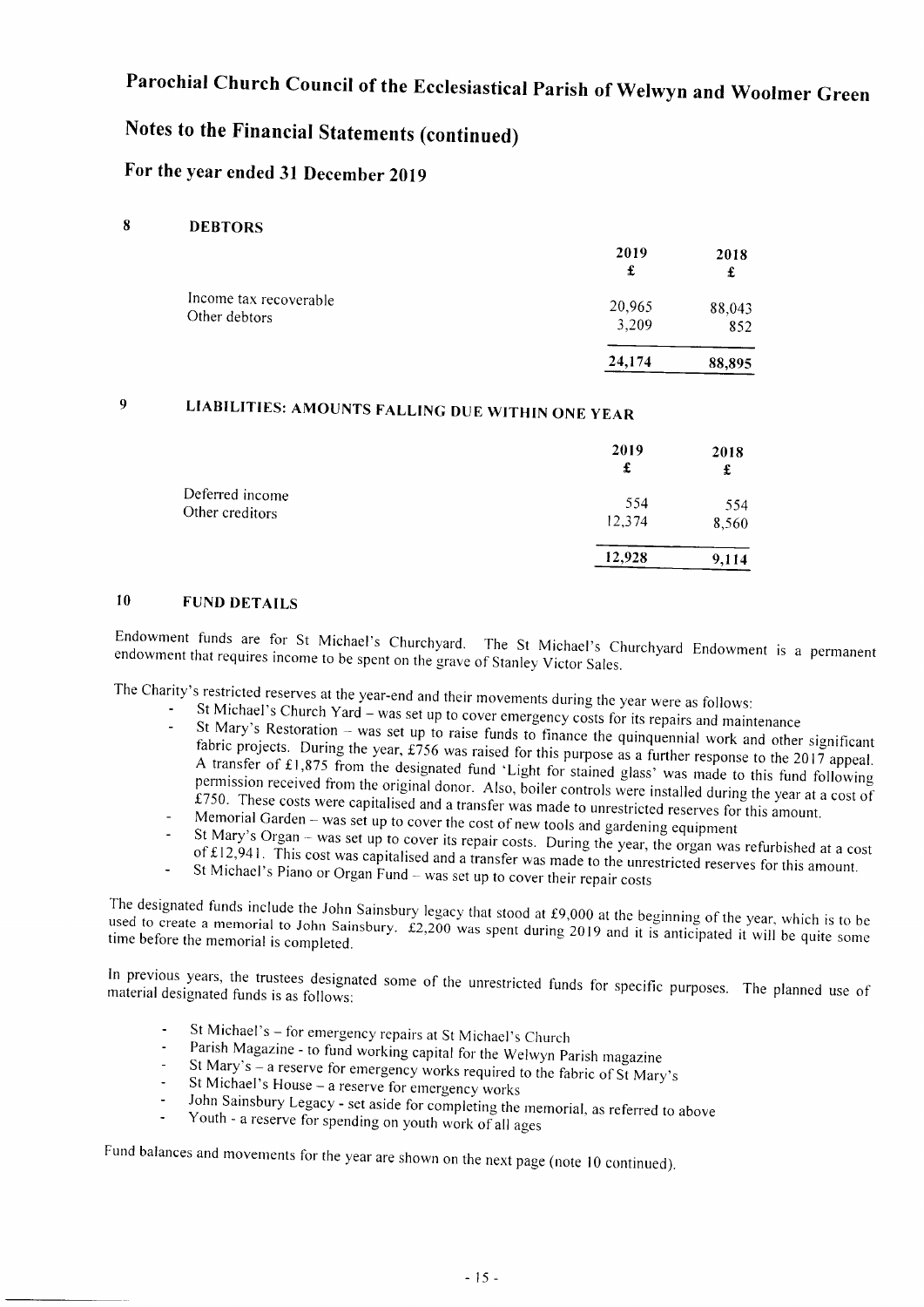Notes to the Financial Statements for the Financial Year ended 31 December 2019

 $\bullet$ 

FUND DETAILS (continued) Note 10

|                              |              |                         |               |         |                    |                           |                |              |                     |                   | Closing balances 31/12/19 |         |
|------------------------------|--------------|-------------------------|---------------|---------|--------------------|---------------------------|----------------|--------------|---------------------|-------------------|---------------------------|---------|
| Fund Name                    |              | Opening Balances 1/1/19 |               |         |                    | Movements during the year |                |              |                     |                   |                           |         |
|                              | Unrestricted | Restricted              | Endowment     | Total   | Unrestricted       | Restricted                | Endowment      | Transfers    | <b>Unrestricted</b> | <b>Restricted</b> | Endowment                 | Total   |
| Arpeggios Hand Bell Rringers | 158          |                         |               | 158     | 130                | $\pmb{\cdot}$             | $\mathbf{I}$   | $\mathbf{r}$ | 288                 |                   |                           | 288     |
| Bell Ringers                 | 4,112        |                         |               | 4,112   | $\left(131\right)$ |                           | $\blacksquare$ | $\mathbf{I}$ | 3,981               |                   |                           | 3,981   |
| Bookstall                    | 979          |                         |               | 979     | $\overline{c}$     |                           |                |              | 1,021               |                   |                           | 1,021   |
| Fixed Assets- Buildings      | 675,000      |                         |               | 675,000 | 50,000)            |                           |                |              | 625,000             |                   |                           | 625,000 |
| St Michaels Church Yard      |              | 463                     | 899<br>$\sim$ | 4,362   |                    | (463)                     | 730            |              |                     |                   | 4,629                     | 4,629   |
| St Michaels Fabric           | 1,818        |                         |               | 1,818   |                    |                           |                |              | 1,818               |                   |                           | 1,818   |
| St Marys Restoration Fund    |              | 48,400                  |               | 48,400  | 1,875              | 756                       |                | (750)        | 1,875               | 48,406            |                           | 50,281  |
| St Marys Flowers             | 1,489        |                         |               | 1,489   | (529)              |                           |                |              | 960                 |                   |                           | 960     |
| General Fund                 | 77,345       |                         |               | 77,345  | 17,343             |                           |                |              | 94,688              |                   |                           | 94,688  |
| General Fund transfers       |              |                         |               |         | 13,691             |                           |                |              | 13,691              |                   |                           | 13,691  |
| Memorial Garden              |              | 508                     |               | 508     |                    | (23)                      |                |              |                     | 485               |                           | 485     |
| St Marys Organ               |              | 3,406                   |               | 3,406   | ł                  | 10,698                    |                | (12,941)     |                     | 1,163             |                           | 1,163   |
| Parish Magazine              | 10.157       |                         |               | 10,157  | $\overline{7}$     |                           |                |              | 10,228              |                   |                           | 10,228  |
| St Michaels Piano or Organ   |              | 2.258                   |               | 2,258   |                    |                           |                |              |                     | 2,258             |                           | 2,258   |
| Reserve for St Marys         | 40,003       |                         |               | 40,003  | ï                  |                           |                |              | 40,003              |                   |                           | 40,003  |
| St Michaels House            | 10,000       |                         |               | 10,000  |                    |                           |                |              | 10,000              |                   |                           | 10,000  |
| Sainsbury Legacy             | 9,000        |                         |               | 9,000   | (2,200)            |                           |                |              | 6,800               |                   |                           | 6,800   |
| Light for stained glass      | 1.875        |                         |               | 1,875   | (1, 875)           |                           |                |              |                     |                   |                           |         |
| Womens Fellowship            | 690          |                         |               | 690     | (152)              |                           |                |              | 538                 |                   |                           | 538     |
| Youth                        | 2,935        |                         |               | 2,935   | (240)              |                           |                |              | 2,695               |                   |                           | 2,695   |
| Fair Trade                   | 2,670        |                         |               | 2,670   | (502)              |                           |                |              | 2,168               |                   |                           | 2,168   |
| Totals                       | 838,231      | 55,035                  | 3.899         | 897,165 | (22, 477)          | 10,968                    | 730            | (13,691)     | 815,755             | 52,312            | 4.629                     | 872,696 |